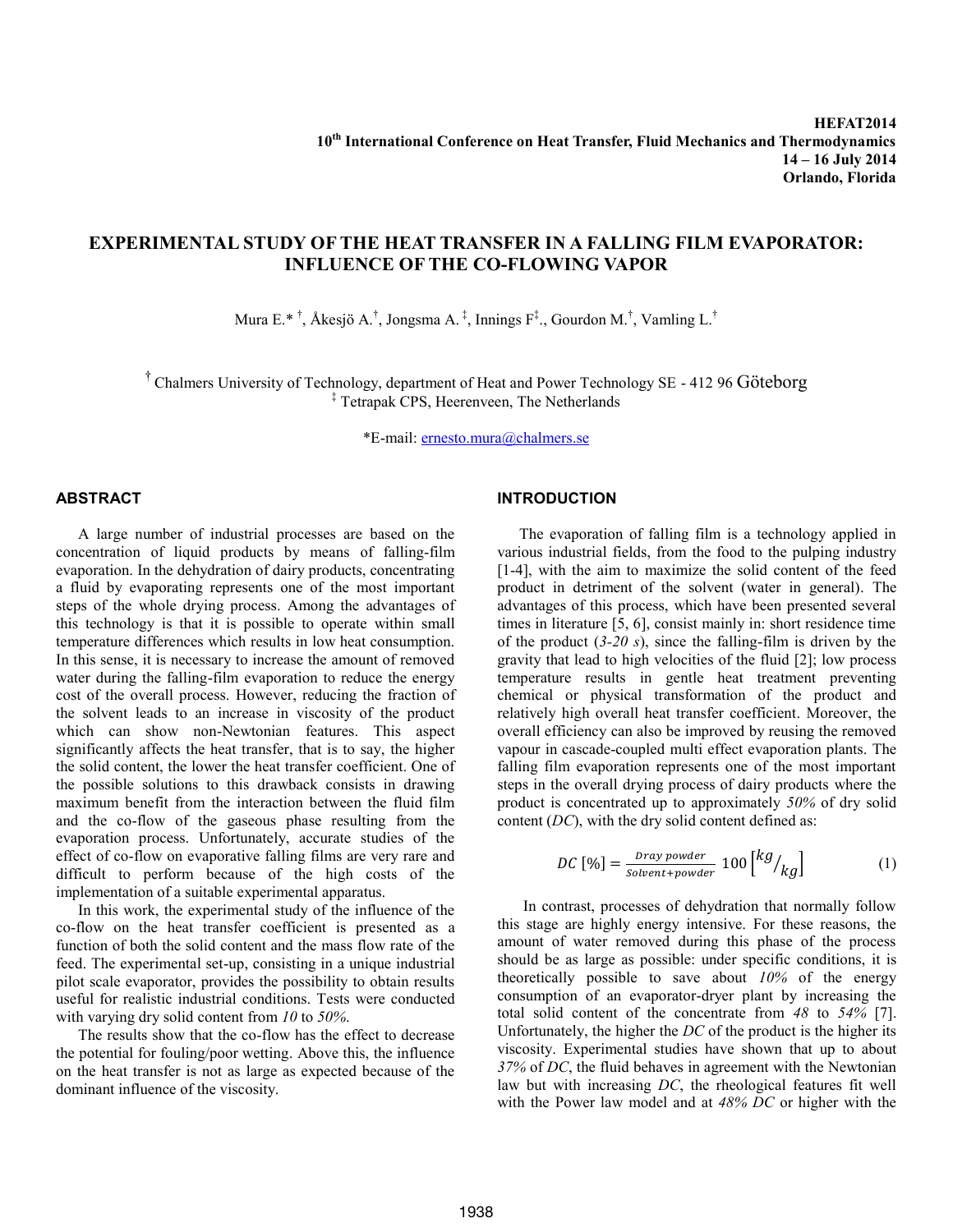Hershel-Bulkley yield stress model [8]. At constant mass flow rate, this increase in viscosity can generate instability in the falling-film that can lead to the breakdown of the film and eventually the formation of dry patches. This phenomenon is associated with a reduction of the heat transfer coefficient (*h*). The presence of a co-flow, has been identified as one of the main factor affecting the heat transfer coefficient [9, 10].

Mathematical models present in the literature are still immature or insufficient to describe this phenomenon. Furthermore, the lack of adequate experimental systems makes the collection of reliable data difficult since they are so far often taken from industrial installations with the intrinsic negative effects on the accuracy and on the required times resources.

In the present work, quantitative results concerning the influence of the co-flow on the heat transfer coefficient are presented in function of the dry solid content of the product that varies from *10* to *50%* and in function of its mass flow rate. The experimental campaign has been performed using an industrial pilot scale falling film evaporator and results are supported by images of the falling fluid film obtained by a high speed image acquisition device.

### **NOMENCLATURE**

| $\boldsymbol{A}$   | $[m^2]$                             | Surface                                           |
|--------------------|-------------------------------------|---------------------------------------------------|
| DC                 | $[\%]$                              | Dry solid content                                 |
| D                  | [m]                                 | Characteristic diameter                           |
| $f_i$              | $[\cdot]$                           | Friction coefficient                              |
| g                  | $\left[ms^{-2}\right]$              | Gravity acceleration                              |
| h                  | $[ W m^2 K^1 ]$                     | Local heat transfer coefficient                   |
| L                  | [m]                                 | Length                                            |
| k                  | $[ Wm^{-1}K^{-1}]$                  | Conductivity                                      |
| K                  | [Pas <sup>n</sup> ]                 | Consistency factor                                |
| n                  | $[\cdot]$                           | Power low index                                   |
| P                  | [Pa]                                | Pressure                                          |
| $\overline{T}$     | [K]                                 | Temperature                                       |
| Q                  | ſМ                                  | Heat flux                                         |
| $\boldsymbol{u}$   | $\left[{\rm ms}^{\text{-1}}\right]$ | Velocity                                          |
| U                  | $[Wm^2K^1]$                         | Overall heat transfer coefficient                 |
| A, b, c, d, f, g   | $[\cdot]$                           | Parameters                                        |
| Nu                 | $[\cdot]$                           | Nusselt number                                    |
| Re                 | $[\cdot]$                           | Reynolds number                                   |
| Special characters |                                     |                                                   |
| Ø                  | $\lfloor m \rfloor$                 | Diameter                                          |
| δ                  | $\lfloor m \rfloor$                 | Thickness                                         |
| ρ                  | $[kgm-3]$                           | Density                                           |
| $\mathcal V$       | $[m^2s^{-1}]$                       | Kinematic viscosity                               |
| Ÿ                  | $\left[ s^{-1} \right]$             | Shear rate                                        |
| τ                  | [Pa]                                | Shear stress                                      |
| $\Gamma$           | $[kgm^{-1}s^{-1}]$                  | Mass flow rate per unit width                     |
| $\mu$              | [Pas]                               | Dynamic viscosity                                 |
| Subscripts         |                                     |                                                   |
| Avg                |                                     | Averaged                                          |
| app                |                                     | Apparent                                          |
| CF                 |                                     | Co-flow                                           |
| FF                 |                                     | Falling film                                      |
| i                  |                                     | Inside                                            |
| $\boldsymbol{o}$   |                                     | Outside                                           |
| sat                |                                     | Saturation                                        |
| Steam              |                                     | Steam inside of the tube                          |
| t                  |                                     | Tube                                              |
| tot                |                                     | Total                                             |
| w                  |                                     | Wall                                              |
| y                  |                                     | Yield stress                                      |
| $\mu_{3450s-I}$    |                                     | Measured viscosity at $\dot{\gamma} = 3450s^{-1}$ |
|                    |                                     |                                                   |

## **EXPERIMENTAL SET UP**

The experimental set-up consists of a stainless steel tube of length  $L = 4.5$  *m*, diameter  $\varnothing = 60$ *mm* and a thickness  $\delta_t =$ *5mm*, equipped with a series of thermocouples located on both the inner  $(T_i)$  and the outer surface  $(T_o)$ . Differently from the most common falling film evaporators, our configuration allows the viewing of the falling film since the product flows in the outer surface of the tube (heat transfer surface  $A = 0.85m^2$ ). After being evenly spread by means of an overflow distributor located on the upper part of the tube, the film achieves rapidly the saturation conditions and starts to evaporate. The vapor produced is then condensed and reintroduced into the circuit to maintain the dry solid content (*DC*) constant. The end of the tube is provided with a special cup where the temperature of the processed product (*Tsat*) is measured with a thermocouple before it is finally collected. The mass flow rate, the density and the viscosity are measured in real time before the introduction of the product into the evaporator.

A source of saturated steam is positioned on the inside of the tube and distributed homogeneously over its entire length. That steam, condensing upon the wall, supplies the required heat for the evaporation process (see **Figure 1**).



**Figure 1**. Schematic diagram of the evaporator: *DI=* density meter, *FI=*flow meter, *VI=*viscometer.

The volume of condensate produced per unit of time is used to characterize the heat flux (*Q*). A more detailed description of the experimental system, including the calibrations procedure of measurement systems, is available in [4, 11].

To study the influence of the co-flow on the falling film, an amount of steam is injected from the top of the evaporator (see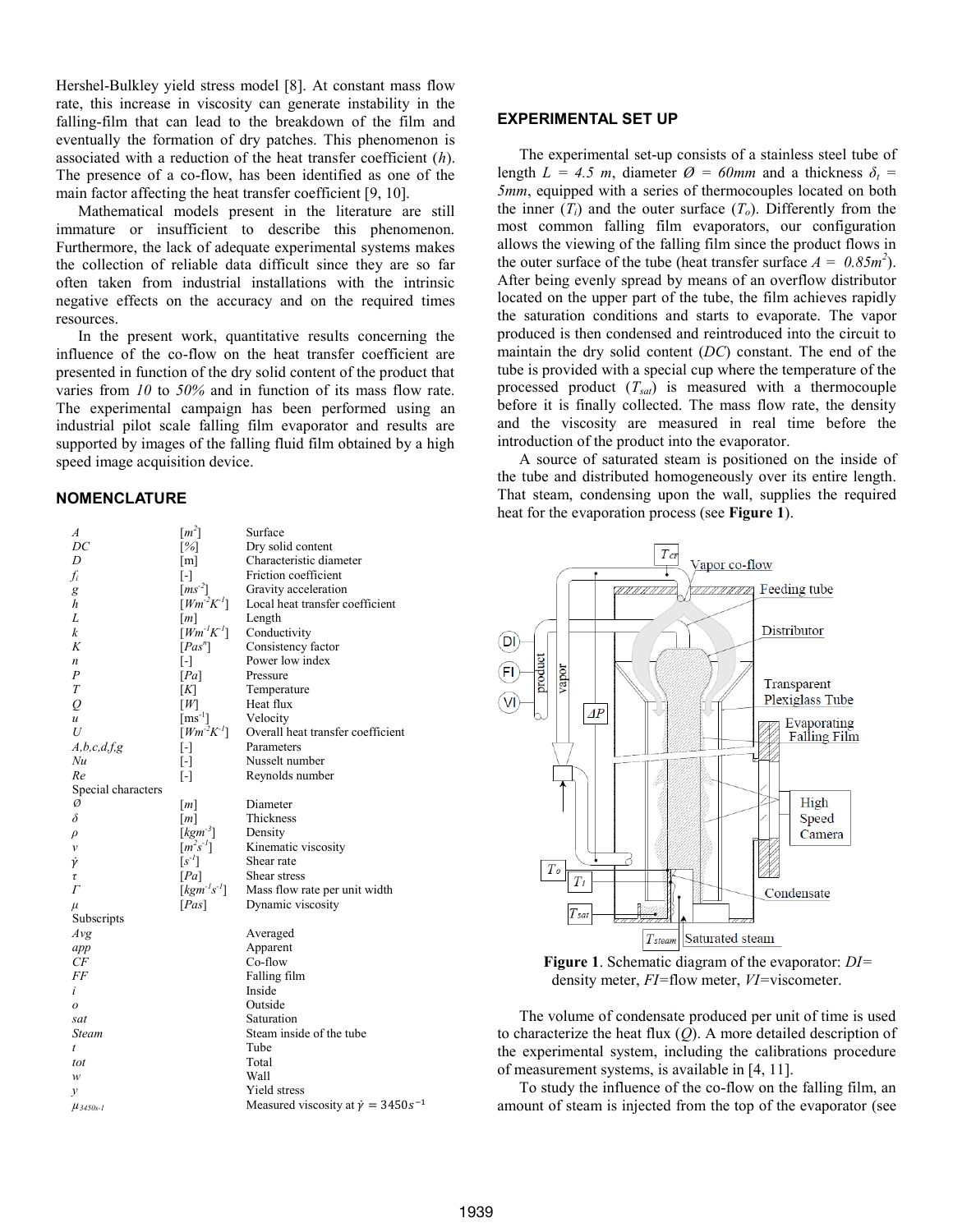Figure 1). The largest part of the total vapor co-flowing (~*70%*) consists of vapor that has been released during the process and recycled by means a steam ejector. The remaining fraction is supplied from an external source. The steam is forced to flow in contact with the falling film by means of a transparent Plexiglas shell that has been fixed around the tube. The distance between the internal Plexiglas surface and the external tube surface is of *25mm*.

## **METHOD**

#### *Samples*

The feed material for the experiments is composed of a dairy powder and distilled water in several different mass fractions as shown in **table 1**. The product tested in this study is related to whole milk and its properties are similar to reconstituted whole milk. The dry solid content is obtained by drying a sample in an oven ( $T = 105$  ° C for  $t \ge 24h$ ), and comparing that to its original total wet mass. The measurement is done twice for each sample and an averaged value is reported. As already anticipated in the introduction, the viscosity of the feed depends on the dry solid content and both the hydrodynamics and the heat transfer mechanisms are obviously affected by this feature.

The dynamic viscosity has been measured by an online viscometer at constant shear rate (*3450 s-1* ). Values, reported in **Table 1**, demonstrate the increase of the viscosity as a function of the solid content.

**Table 1:** Dry solid content (*DC*), Density (*ρ*) and online measured viscosity (*μ3450s-1*).

| DC [%] 51,5 51 49 42 27,7 25,5 24 16 15 14 11                                 |  |  |  |  |  |  |
|-------------------------------------------------------------------------------|--|--|--|--|--|--|
| p [kg/m <sup>3</sup> ] 1120 1120 1115 1100 1057 1057 1055 1030 1025 1022 1016 |  |  |  |  |  |  |
|                                                                               |  |  |  |  |  |  |
| $\mu_{3450s-l}[mPa\cdot s]$ 221 172 82,9 46,5 6,7 4,6 4,3 1,2 0,9 1,6 1,4     |  |  |  |  |  |  |

This result has been further confirmed by an experimental rheological study performed by a rheometer *Rheoplus 32* equipped with a coaxial cylinder sensor kept at the same temperature of the evaporative process (*55°C*). These tests, carried out in function of the *DC*, provided the shear stress [*Pa*] evolution as a function of the shear rate varying from *0* to *1000*  $[s<sup>-1</sup>]$ . The rheometer results reveal that our product can be identified, depending on its solid content, by three parameters typical of the Herschel-Bulkley model. This model is characteristic of yield-shear-thinning fluids according to the equation:

$$
\tau = \tau_{\nu} + K\dot{\gamma}^{n} \quad (n < 1) \tag{2}
$$

where  $\tau$ <sup>*y*</sup> [*Pa*] represents the yield stress which appears for *DC ≥ 40%* (below this value, *τ<sup>y</sup>* vanishes and the model takes the power low form). The parameter  $K [Pa·s<sup>n</sup>]$  is the consistency factor and it assumes the dimensions of a viscosity depending on the index *n*, which is  $\leq 0$  for shear-thinning fluids. In our case, the variation of these parameters fits very well with an exponential law of *DC* with the expressions:

$$
\tau_{\nu} = a e^{b \cdot DC} \tag{3}
$$

$$
K = ce^{d \cdot DC} \tag{4}
$$

where: *a=4∙10-7 , b=30, c=6∙10-5 , d=17,5*.

*n* (in our case  $n \leq 1$ ) represents the non-linear feature of the correspondence between an applied shear stress and the response in terms of shear rate. This index, varying from value close to unity typical of Newtonian fluids, is reduced by increasing *DC*. A simple approximation, valid in the range of our interest ( $16 \leq DC \leq 60\%$ ), has been obtained on the basis of the rheometer's data:

$$
n = 1 - fDC^g \tag{5}
$$

where:  $f=3$  and  $g=3,5$ . The experimental results and the trend of these three parameters as a function of the solid content are shown in the graph of Figure 2.

Other types of similar approximations are present in the literature [8].



**Figure 2:** Experimental and fitted values of Yield stress, Consistency factor and *n*-index as a function of the solid content of the dairy product.

Other characteristic parameters of the product, such as thermal conductivity  $(k)$  and heat capacity  $(C_p)$ , have been obtained, as a function of the temperature (*T*) and the solids content (*DC*), by means of correlations present in the literature [12].

#### *Experimental Protocol*

The goal of this research is to highlight the influence of the co-flow on the mechanism of heat transfer during the evaporation process of the fluid falling film. In order to achieve this, the system is preheated (at temperature close to *55°C*) under vacuum conditions ( $P_{abs} \sim 0.016 \, MPa$ ) by means of steam. The product (c.a. *50kg*), mixed in the suited proportions of solvent (water) and dry solid content, is pumped into the plant, forced to flow along the tube and heated by means of condensing steam on the inside of the tube. At this point a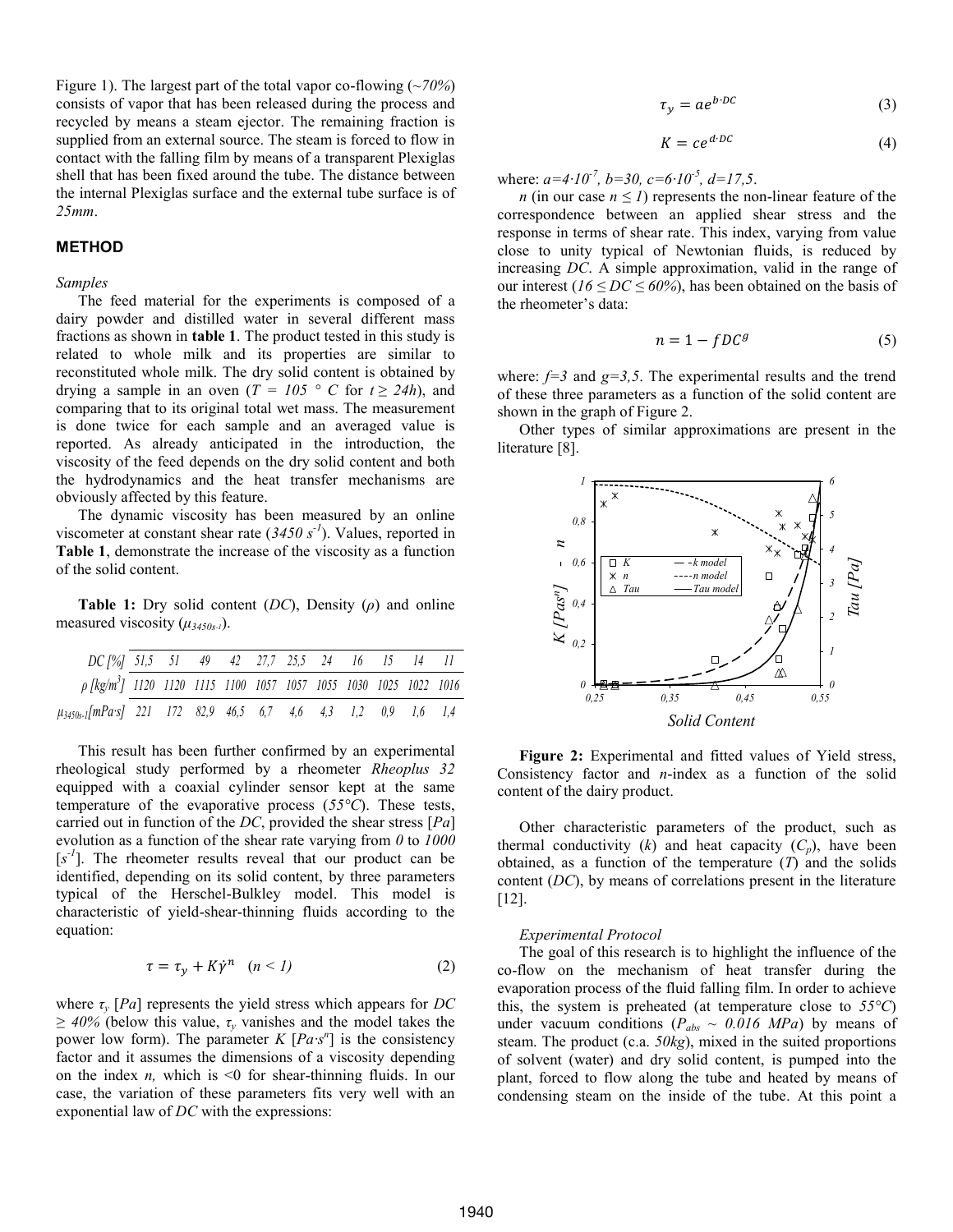difference of temperatures *(ΔT)* between the two fluids is applied and the evaporative process starts. When the operating conditions (flow rate and temperatures of the falling fluid and temperature of steam) are stable, data related to the heat transfer are recorded. The concentration of the product is kept constant thanks to the continuous recirculation of the condensate produced during the evaporation and a sample of product is extracted during the phase of the measurement for the analysis of the rheological characteristics and of the solid content. After the measurement has been obtained, a mass flow rate of  $0.039kgs^{-1}$  of co-flowing steam with a density of  $\rho_{\text{stream}} = 0.11 \text{kgm}^{-3}$  is circulated with an averaged velocity ( $u_{\text{CF}}$ ) of *55m/s* as shown in **Figure 1**. When the new stable conditions are achieved, values of heat transfer are recorded.

The same tests were carried out in non-evaporative conditions (*ΔT=0*) with the objective to observe the effect of co-flowing steam on the appearance of falling-film hydrodynamic, by using a high speed image acquisition device (*500fps -1* ). The images capturing has been an important part of this work although their contribution is highly qualitative. The images have been acquired during the experimental tests when stable conditions were obtained and both with and without coflowing vapor. The pictures have been taken at three different levels (*0,4 - 2 - 4 m* from the distributor).

#### **ANALYSIS**

### *Heat transfer evaluation*

To evaluate the influence of the co-flow on the heat transfer mechanism we choose to refer to the overall heat transfer coefficient (*U*) defined as

$$
\frac{1}{U A_0} = \frac{1}{A_i h_i} + \frac{\delta_W}{A_{avg} k_W} + \frac{1}{A_0 h_0} \tag{6}
$$

where  $A_i$  represents the inside area of the tube and  $h_i$  is the inside heat transfer coefficient obtained by using the Schnabel & Palen relation for vertical falling film [13].  $\delta_w$  is the wall thickness,  $k_w$  is the conductivity of the tube wall and  $A_{avg}$  is the associated logarithmic averaged area. The only unknown parameter is the outside heat transfer coefficient *ho*.

These values are calculated by using the total heat flux *Qtot*, obtained by measuring the steam condensate flow, in agreement with the relation:

$$
U = \frac{Q_{tot}}{A_0 (T_{steam} - T_{sat})}
$$
 (7)

*Tsteam* and *Tsat* represent respectively the steam temperature and the saturation temperature of the falling film.

 Others tools such as the *Nu* end *Re* numbers are used to evaluate the convective exchange in the area of the product and the flow condition:

$$
Nu = \frac{h_o l}{k} \tag{8}
$$

$$
Re = \frac{4r}{\mu} \tag{9}
$$

*l* is the viscous characteristic length, defined by  $l = \left(\frac{v^2}{l}\right)^2$  $\frac{\epsilon}{k}$  $\frac{1}{3}$ .

When the co-flow is active, due to the sum of static head, kinetic energy of the steam and frictional losses, a pressure drop occurring all along the tube [6]. This pressure drop *ΔP* (measured as shown in **Figure 1**) results in a variation of the saturation temperatures  $(T_{sat})$  of the product leading to a higher thermal driving force (*ΔT*) at the bottom of the evaporator compared to the upper side. Since in our system (as in every industrial plants) the value of the *Tsa*<sup>t</sup> is collected in the lower part of the evaporator, it is necessary to make a correction to obtain a representative value of the thermal driving force for the entire evaporation process. Assuming that the pressure drop is linear, a saturation temperature profile was calculated and an average value of *Tsat* was determined.

To be able to compare the heat transfer measurements, it is necessary to define a viscosity that takes into account the non-Newtonian features of the film. We will call this the apparent viscosity  $(\mu_{app})$ . To obtain this value the thickness of the fluid film must be evaluated (see **Figure 3**).



**Figure 3.** Qualitatively velocity profile of the falling film (black lines) and co-flowing vapor (gray lines).

Under the hypothesis of a laminar flow on a flat surface with small film thickness compared to the tube length, for a bidimensional case, we can integrate the momentum flux  $(\tau_{rz})$ considering the effect of the co-flowing vapor shear stress upon the interface as boundary condition:

$$
\begin{cases} \frac{\partial \tau_{rz}}{\partial r} = \rho g\\ \tau_{rz} = \tau_{CF} \quad (r = 0) \end{cases}
$$
 (10)

where  $\tau_{CF}$  represent the momentum flux of the co-flowing vapor acting on the free falling film surface defined by [14]:

$$
\tau_{CF} = \frac{1}{2} f_i \rho_{CF} u_{CF-FF}^2 \tag{11}
$$

where  $f_i$  is the friction coefficient calculated by considering the *ΔP*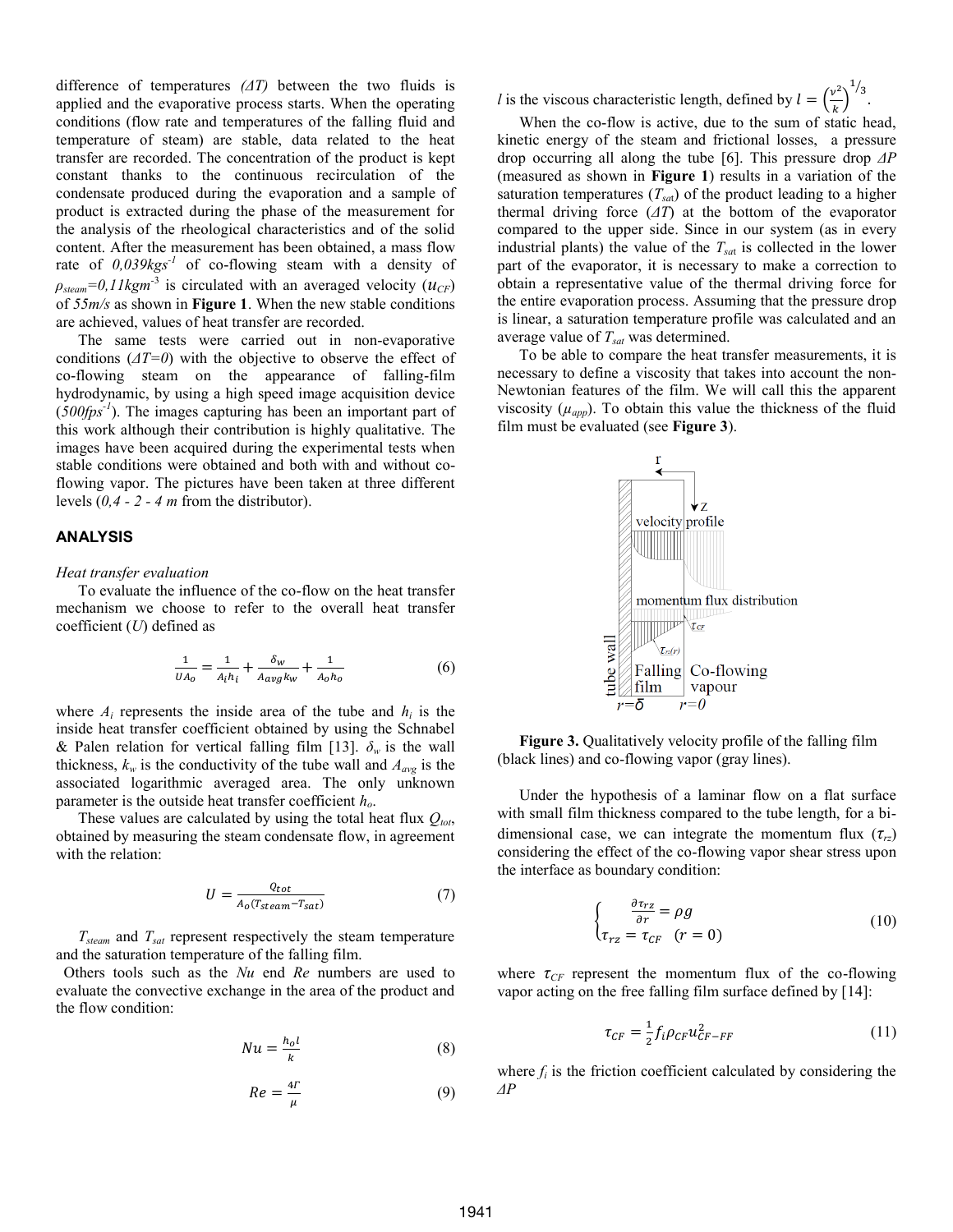$$
f_i = \frac{\Delta P D_{CF}}{2\rho_{CF} L u_{CF}^2}
$$
 (12)

and  $u_{CF-FF}$  is the velocity of the co-flowing vapor relatively to the falling film velocity.

Substituting equation (2) on the momentum flux equation resulting from (10) it is possible to integrate the velocity profile over the film thickness from  $\theta$  to  $\delta$  and to obtain the specific mass flow rate (*Γ*) according to the equation:

$$
\Gamma = \rho \frac{n}{n+1} \frac{K}{\rho g} \left[ \left( \frac{\rho g \delta - \tau_y + \tau_{CF}}{K} \right)^{\frac{n+1}{n}} \delta - \frac{n}{2n+1} \frac{K}{\rho g} \left( \frac{\rho g \delta - \tau_y + \tau_{CF}}{K} \right)^{\frac{2n+1}{n}} \right] \tag{13}
$$

In (13) the only unknown parameter is the film thickness (*δ*). The effect of *τCF* is negligible when co-flowing vapor is not applied  $(u_{CF-FF} \approx 0)$ . With  $\delta$  obtained from (13), in agreement with the classical Nusselt's theory, we can calculate an apparent viscosity (*µapp*) of a Newtonian fluid without interfacial shear stress having equal film thickness:

$$
\mu_{app} = \frac{\delta^3 \rho^2 g}{3\Gamma} \tag{14}
$$

# **RESULTS**

*Images*

It has been observed that, the *"Wind Over Water"* effect, shown by Jebson  $\&$  Chen [10], generated by the momentum sheared between falling film and co-flow that should improve the convective heat transfer, it seems to be present only in the first section of the falling process close to the distributor. After this section, the flow does not appear to have any apparent effect. Moreover, the small difference observed seems to be typical of the case with low solid content: by increasing the *DC*, the surface effects seem to vanish gradually.

In **Figure 4,** two pictures with and without co-flow are presented with  $DC=25.5\%$  and  $\Gamma=0.16$  kgm<sup>-1</sup>s<sup>-1</sup>.



**Figure 4.** Image of a fluid with *DC=25,5%*, flowing at mass flow rate of  $\Gamma = 0.16$  kgm<sup>-1</sup>s<sup>-1</sup>, without evaporation, respectively in reduced co-flow (right) and no-co-flow condition (left).

These images have been captured on the lowest optical access of the evaporator (*4m* from the distributor) at the final section of the Plexiglas tube. As is observable, it seems that there is no difference in the appearance of the falling film. This result is also valid for product with higher solid content.

We are now able to show in the graph of **Figure 5 t**he variation of the heat transfer coefficient (*ho*) as a function of the viscosity  $(\mu_{app})$ . As can be observed, a drastic reduction of the heat transfer coefficient corresponds to an increase in viscosity. This trend is valid in both cases of co-flow and no-co-flow.



**Figure 5.** Experimental results of the heat transfer coefficient  $(h_o)$  Vs viscosity  $(\mu_{app})$  in co-flow and no-co-flow conditions.

The areas that contain the points obtained in the different conditions of co-flow and no-co-flow are almost overlapping: the trends of variation of  $h<sub>o</sub>$  follow the same pattern. This means that there is not an obvious effect of the co-flow on the heat transfer coefficient above decreasing the apparent viscosity. As a matter of the fact, points related to the case with co-flow are shifted toward lower values of the apparent viscosity if compared with the no-co-flow results. This aspect highlights that for a constant (*DC*), the action of  $\tau_{CF}$  has the effect of reducing the contribution of the viscous forces acting on the fluid film promoting its fall. The points within the continuous circle in **Figure 5**, whose corresponding values are shown in **Table 2**, are eloquent of this aspect.

**Table 2:** Apparent viscosity (*μapp*), film thickness (*δ*) obtained form (13), and heat transfer coefficient (*ho*) at the same solid content (*DC*) for co-flowing and no-co-flowing conditions.

| $DC$ [%] | Condition  | $\delta$ [mm] | $\mu_{app}[mPas]$ | $h_o$ [Wm <sup>-2</sup> $k^{-1}$ ] |
|----------|------------|---------------|-------------------|------------------------------------|
| 27.7     | $Co$ -Flow | 0.76          | 4.73              | 2600                               |
|          | $Co$ -Flow | 0.98          | 5.02              | 2470                               |
|          | No-Co-Flow | 0.85          | 6.67              | 2400                               |
|          | No-Co-Flow | 1.11          | 6.63              | 2320                               |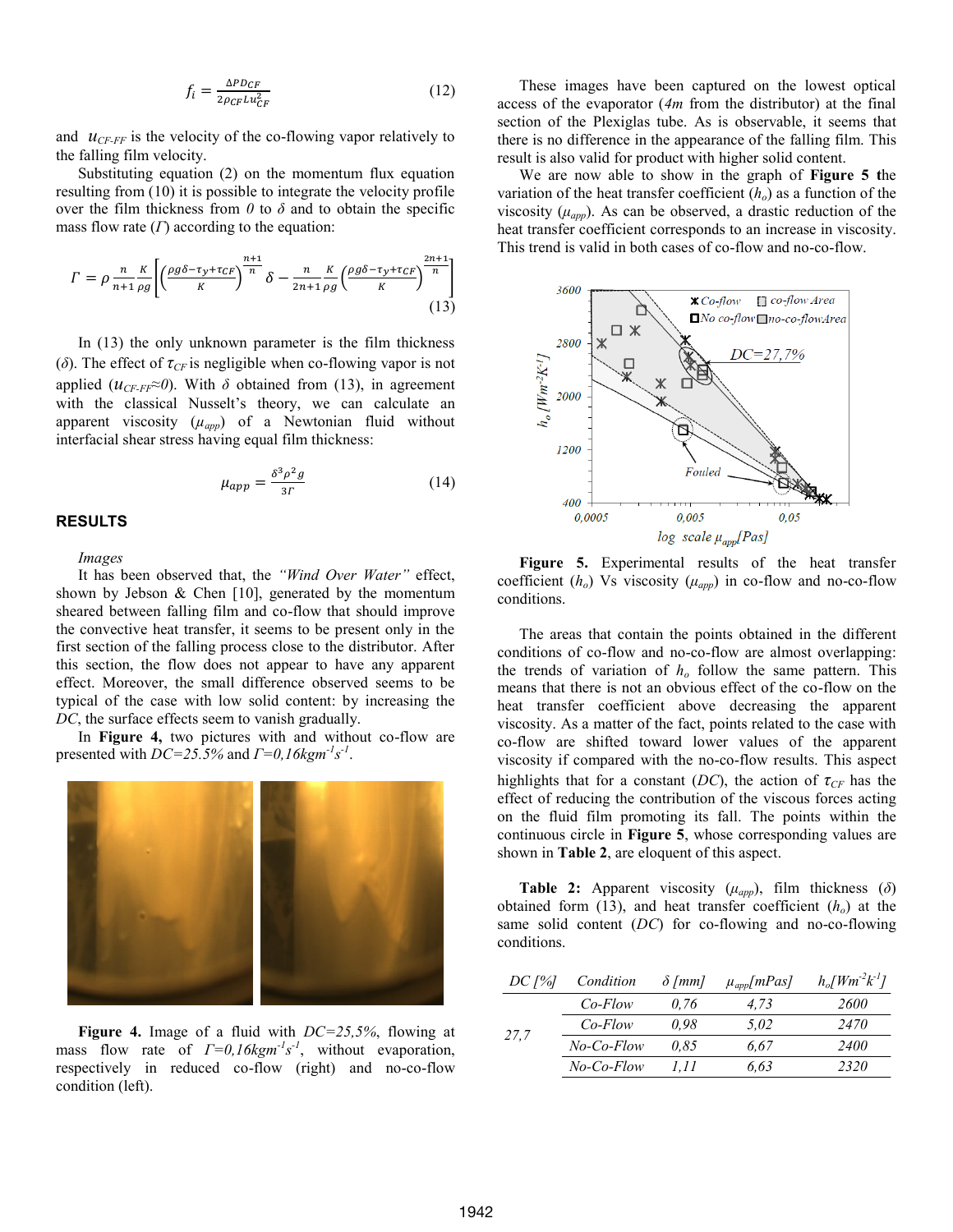The effect of the co-flow was also investigated by analyzing the local difference in temperature (between the inner and the outer side of the tube) at different levels of the evaporator and observing the images acquired during the experimental tests. This analysis led to associate a more strict condition of poor wettability to the no-co-flow conditions. It means that higher specific mass flow rates (*Γ*) are required to assure the minimum wettability condition. The adverse consequence of this aspect mainly consists in the formation of dry spots on the external wall surface. In this condition, the heat transfer coefficient is affected by the drastic reduction. This aspect is observable in **Figure 6** where the variation of the local heat transfer coefficients, at different distance from the inlet distributor (*0,1 - 3 -3,5* and *4,1 m*), is reported versus time.



**Figure 6.** Variation of local heat transfer coefficients on the tube Vs time: effect of the co-flow on the wettability (the noco-flow corresponds to the left point identified as *Fouled* in **Figure 5**).

As can be observed, the local heat transfer coefficient on the highest section of the evaporator (*0,1 m*) is not affected by the presence of the co-flow, since the flow is still evenly distributed around the tube. As a matter of fact, the most relevant results concern the variation of the local heat transfer coefficient on the lower sections of the tube  $(3 – 3,5 – 4,1 m)$ , which are more sensible to the conditions of reduced wettability. For these cases, it is easy to notice that the co-flow condition is characterized by a drastic increasing of the heat transfer coefficient if compared with the no-co-flow conditions. This behavior underlines that the presence of dry spots on the outer surface of the evaporator is reduced when the co-flow is active.

This aspect can be highlighted by taking into account the dimensionless numbers of *Nu* end *Re* for the falling film as shown on the **Figure 7**.

The solution to this problem consists in increasing the specific mass flow rate that it is to say the minimum limit of wettability is shifted towards higher values. This could encourage some reflections whereas the positive effect of the co-flow, previously attributed to the momentum traveling down the tube [9, 10], seem to show another nature.

Indeed, the images show not any obvious effects of the coflow on the free surface of the film even if it is evident the positive effect on the reduction of fouling. In this sense, the evaluation of the apparent viscosity of the falling film highlights the role played by the co-flow on the increasing of the heat transfer coefficient.



**Figure 7.** Nusselt Vs Reynolds numbers for co-flow and noco-flow conditions.

This line of reasoning makes us think that the influence of the co-flow should be associated with variations in the surface tension forces (i.e. Marangoni) on a smaller scale of the film thickness. This assertion is reflected mathematically and experimentally in some studies [15, 16] in which have been highlighted that instabilities of the interface liquid-gas are amplified or damped by the combined action of the heat and the gas flow field.

### **CONCLUSIONS**

In this paper, the experimental study of the influence of the co-flow on the overall heat transfer coefficient has been investigated. The work has been performed by means of an industrial falling film evaporator pilot plant. Several samples of a dairy product have been tested in function of the solid content (*DC*) varying from *11%* to *51%*. Results show that the increase in solid content leads to a dramatic increment of the viscosity of the feed.

Rheological measurements have shown that the fluid shows non-Newtonian characteristics in the cases of high solid content. This aspect heavily influences the heat transfer coefficient.

It has been shown that the co-flow has a positive impact on the heat transfer coefficient. This effect is reduced for increasing values of *DC* until it almost vanishes.

The positive effects of the co-flow is related to two facts: 1) it reduces the effects of fouling ensuring the wettability at low values of specific mass flow rate and 2) it reduces the apparent viscosity of the falling film under co-flowing condition (i.e.